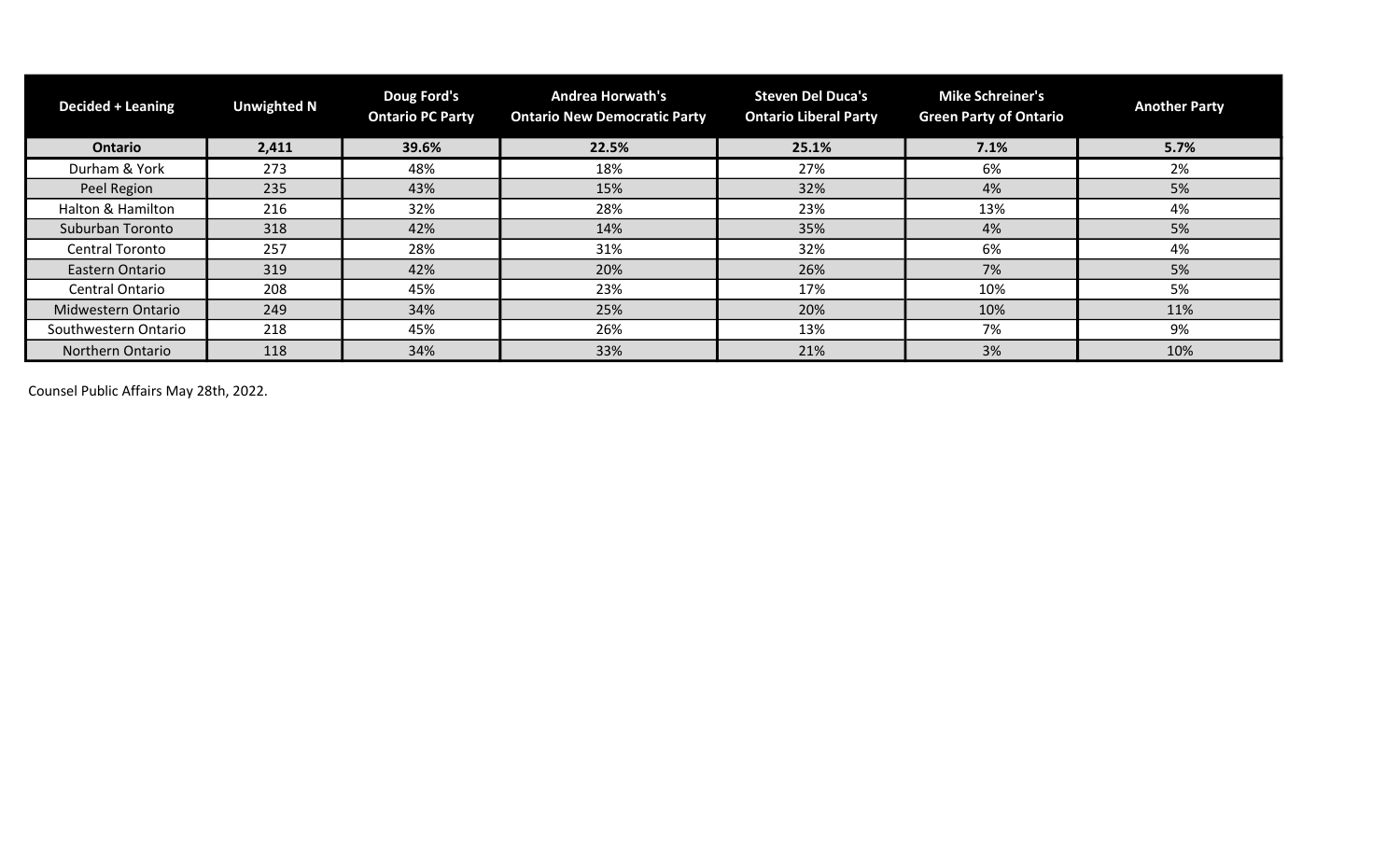| <b>Decided + Leaning</b>        | <b>Unwighted N</b> | Doug Ford's<br><b>Ontario PC Party</b> | <b>Andrea Horwath's</b><br><b>Ontario New Democratic Party</b> | <b>Steven Del Duca's</b><br><b>Ontario Liberal Party</b> | <b>Mike Schreiner's</b><br><b>Green Party of Ontario</b> | <b>Another Party</b> |
|---------------------------------|--------------------|----------------------------------------|----------------------------------------------------------------|----------------------------------------------------------|----------------------------------------------------------|----------------------|
| <b>Ontario</b>                  | 2,411              | 39.6%                                  | 22.5%                                                          | 25.1%                                                    | 7.1%                                                     | 5.7%                 |
| M 18-34                         | 242                | 39%                                    | 21%                                                            | 27%                                                      | 8%                                                       | 6%                   |
| M 35-54                         | 339                | 44%                                    | 17%                                                            | 21%                                                      | 8%                                                       | 9%                   |
| M 55+                           | 403                | 48%                                    | 18%                                                            | 25%                                                      | 5%                                                       | 4%                   |
| F 18-34                         | 467                | 26%                                    | 33%                                                            | 25%                                                      | 10%                                                      | 6%                   |
| F 35-54                         | 494                | 34%                                    | 29%                                                            | 25%                                                      | 7%                                                       | 5%                   |
| $F 55+$                         | 466                | 42%                                    | 20%                                                            | 28%                                                      | 6%                                                       | 4%                   |
| Visible Minority                | 668                | 39%                                    | 22%                                                            | 27%                                                      | 6%                                                       | 5%                   |
| Non-Visible Minority            | 1743               | 40%                                    | 23%                                                            | 25%                                                      | 7%                                                       | 6%                   |
| High School or Less             | 660                | 38%                                    | 24%                                                            | 24%                                                      | 7%                                                       | 7%                   |
| <b>Tgrade School or College</b> | 819                | 42%                                    | 23%                                                            | 23%                                                      | 7%                                                       | 5%                   |
| University Degree or Higher     | 932                | 39%                                    | 20%                                                            | 30%                                                      | 7%                                                       | 4%                   |
| Males No Children at home       | 716                | 44%                                    | 20%                                                            | 24%                                                      | 6%                                                       | 6%                   |
| Females No Children at home     | 979                | 35%                                    | 26%                                                            | 27%                                                      | 8%                                                       | 4%                   |
| Fathers                         | 268                | 45%                                    | 14%                                                            | 25%                                                      | 9%                                                       | 9%                   |
| Mothers                         | 448                | 36%                                    | 27%                                                            | 23%                                                      | 6%                                                       | 8%                   |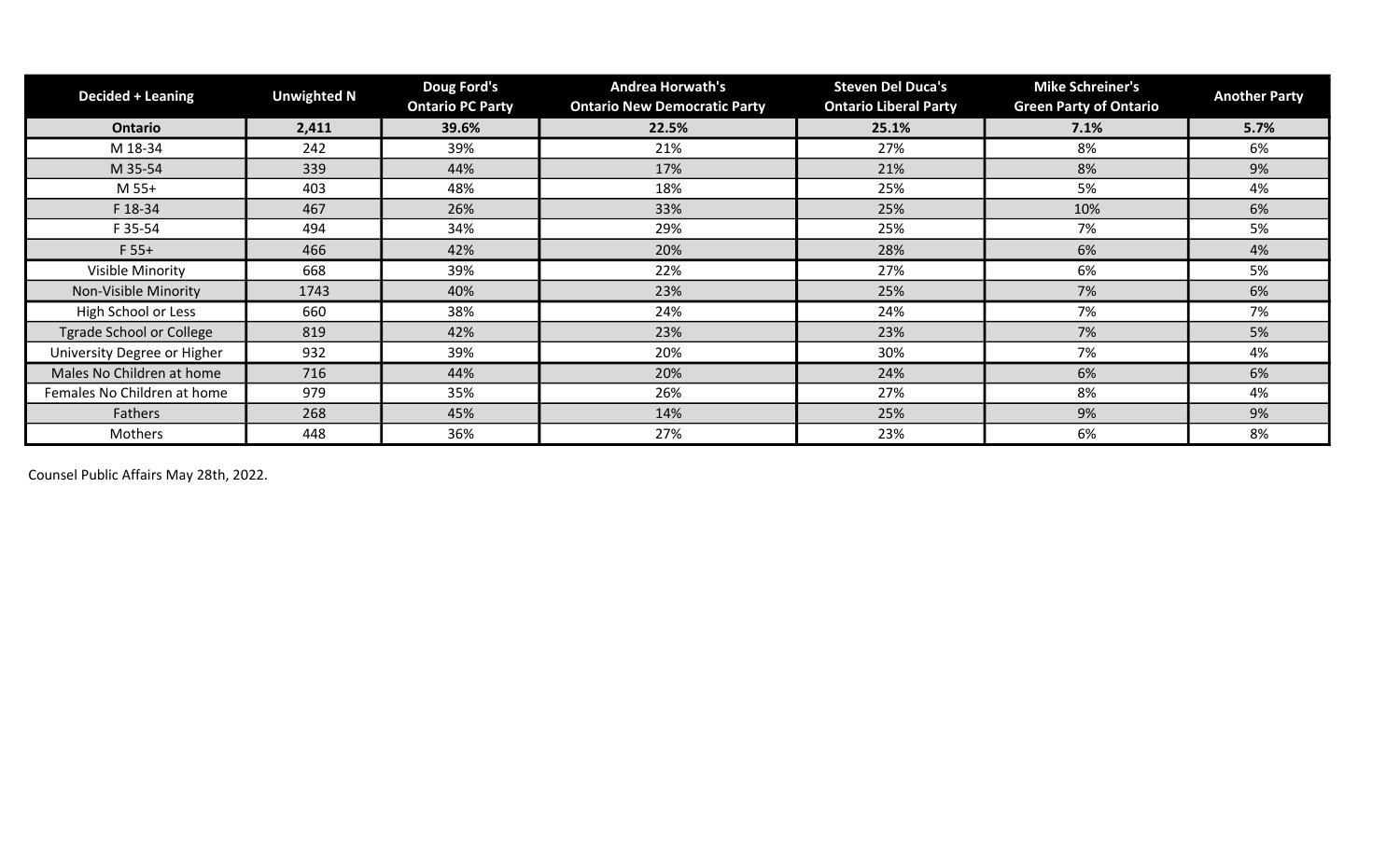| <b>Region</b>        | <b>Unwighted N</b> | <b>OPC Core</b> | <b>OPC Soft</b> | <b>OPC Swing</b> | <b>OPC Unlikely</b> | <b>NDP Core</b> | <b>NDP Soft</b> | <b>NDP Swing</b> | <b>NDP Unlikely</b> | <b>OLP Core</b> | <b>OLP Soft</b> | <b>OLP Swing</b> | <b>OLP Unlikely</b> |
|----------------------|--------------------|-----------------|-----------------|------------------|---------------------|-----------------|-----------------|------------------|---------------------|-----------------|-----------------|------------------|---------------------|
| <b>Ontario</b>       | 2,411              | 24.4%           | 10.2%           | 12.9%            | 52.5%               | 7.6%            | 12.0%           | 22.7%            | 57.6%               | 13.4%           | 9%              | 20%              | 58%                 |
| Durham & York        | 273                | 33%             | 8%              | 15%              | 45%                 | 4%              | 11%             | 21%              | 65%                 | 15%             | 7%              | 23%              | 55%                 |
| Peel Region          | 235                | 26%             | 13%             | 13%              | 48%                 | 4%              | 10%             | 30%              | 56%                 | 20%             | 8%              | 19%              | 53%                 |
| Halton & Hamilton    | 216                | 20%             | 9%              | 11%              | 60%                 | 16%             | 9%              | 23%              | 52%                 | 10%             | 10%             | 17%              | 62%                 |
| Suburban Toronto     | 318                | 25%             | 11%             | 15%              | 49%                 | 5%              | 8%              | 27%              | 61%                 | 18%             | 12%             | 23%              | 47%                 |
| Central Toronto      | 257                | 15%             | 11%             | 11%              | 63%                 | 16%             | 14%             | 26%              | 44%                 | 20%             | 11%             | 29%              | 41%                 |
| Eastern Ontario      | 319                | 24%             | 13%             | 10%              | 53%                 | 4%              | 14%             | 24%              | 59%                 | 14%             | 9%              | 16%              | 61%                 |
| Central Ontario      | 208                | 30%             | 10%             | 12%              | 49%                 | 4%              | 16%             | 19%              | 62%                 | 9%              | 6%              | 18%              | 67%                 |
| Midwestern Ontario   | 249                | 23%             | 6%              | 12%              | 59%                 | 8%              | 14%             | 19%              | 60%                 | 11%             | 6%              | 19%              | 65%                 |
| Southwestern Ontario | 218                | 29%             | 11%             | 12%              | 49%                 | 9%              | 14%             | 21%              | 57%                 | 5%              | 6%              | 18%              | 70%                 |
| Northern Ontario     | 118                | 17%             | 12%             | 21%              | 50%                 | 15%             | 13%             | 17%              | 55%                 | 7%              | 11%             | 20%              | 63%                 |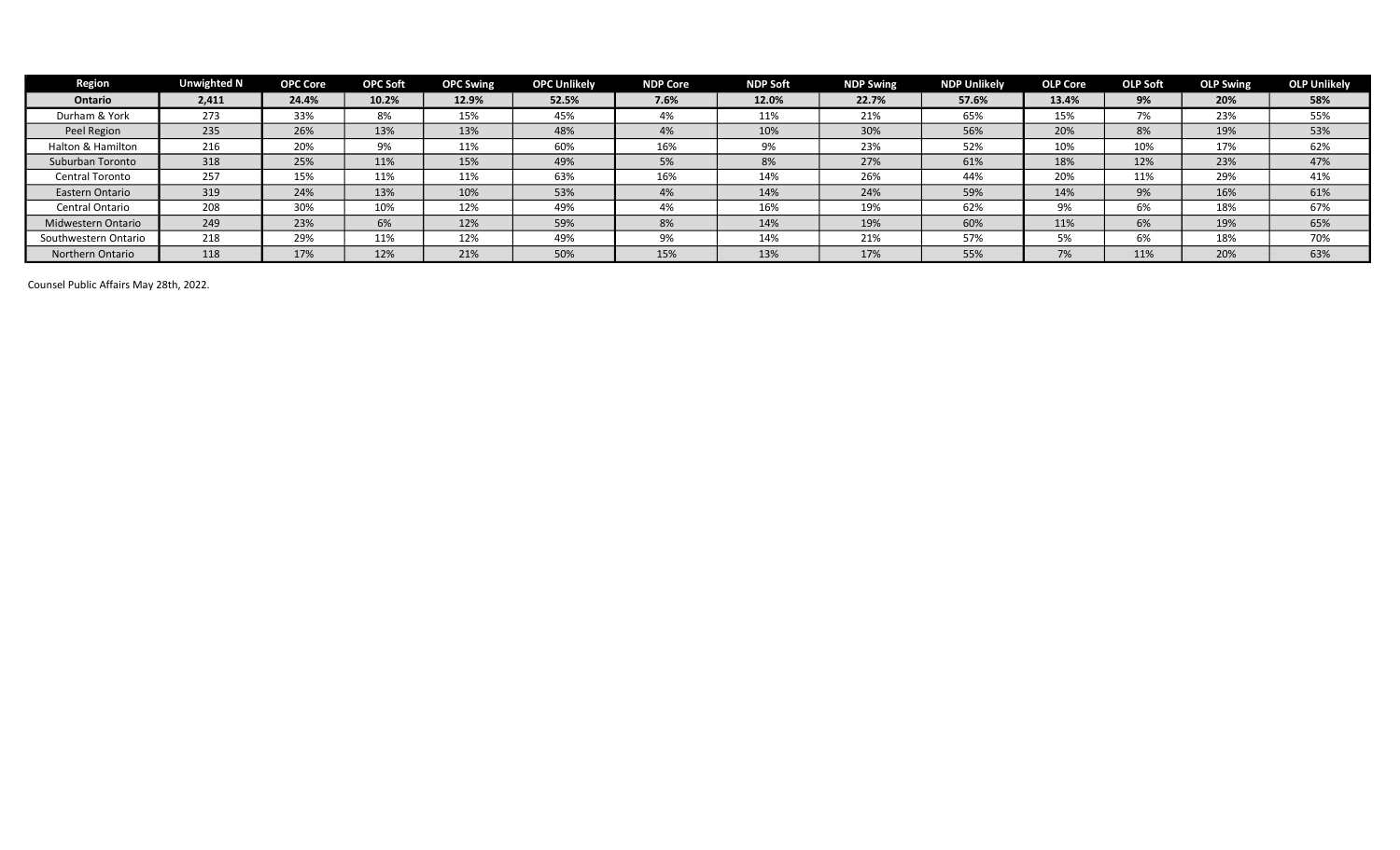| Demographic                 | <b>Unwighted N</b> | <b>OPC Core</b> | <b>OPC Soft</b> | <b>OPC Swing</b> | <b>OPC Unlikely</b> | <b>NDP Core</b> | <b>NDP Soft</b> | <b>NDP Swing</b> | <b>NDP Unlikely</b> | <b>OLP Core</b> | <b>OLP Soft</b> |     | <b>OLP Swing OLP Unlikely</b> |
|-----------------------------|--------------------|-----------------|-----------------|------------------|---------------------|-----------------|-----------------|------------------|---------------------|-----------------|-----------------|-----|-------------------------------|
| Ontario                     | 2,411              | 24.4%           | 10.2%           | 12.9%            | 52.5%               | 7.6%            | 12.0%           | 22.7%            | 57.6%               | 13.4%           | 9%              | 20% | 58%                           |
| M 18-34                     | 242                | 21%             | 14%             | 17%              | 47%                 | 5%              | 14%             | 27%              | 54%                 | 13%             | 12%             | 31% | 44%                           |
| M 35-54                     | 339                | 32%             | 7%              | 13%              | 48%                 | 8%              | 7%              | 21%              | 64%                 | 13%             | 6%              | 20% | 61%                           |
| M 55+                       | 403                | 35%             | 8%              | 11%              | 46%                 | 8%              | 8%              | 21%              | 62%                 | 17%             | 6%              | 15% | 63%                           |
| F 18-34                     | 467                | 9%              | 12%             | 11%              | 68%                 | 6%              | 21%             | 23%              | 51%                 | 8%              | 12%             | 22% | 58%                           |
| F 35-54                     | 494                | 18%             | 10%             | 12%              | 60%                 | 8%              | 16%             | 24%              | 52%                 | 12%             | 8%              | 22% | 58%                           |
| $F 55+$                     | 466                | 27%             | 11%             | 15%              | 48%                 | 10%             | 8%              | 21%              | 61%                 | 16%             | 8%              | 15% | 61%                           |
| Visible Minority            | 668                | 22%             | 12%             | 16%              | 50%                 | 6%              | 14%             | 27%              | 54%                 | 12%             | 11%             | 27% | 50%                           |
| Non-Visible Minority        | 1743               | 25%             | 9%              | 12%              | 53%                 | 8%              | 12%             | 21%              | 59%                 | 14%             | 8%              | 18% | 61%                           |
| High School or Less         | 660                | 21%             | 10%             | 12%              | 56%                 | 7%              | 13%             | 19%              | 61%                 | 12%             | 8%              | 19% | 62%                           |
| Tgrade School or College    | 819                | 26%             | 11%             | 13%              | 50%                 | 8%              | 13%             | 22%              | 58%                 | 13%             | 7%              | 18% | 62%                           |
| University Degree or Higher | 932                | 28%             | 9%              | 14%              | 49%                 | 8%              | 10%             | 30%              | 52%                 | 17%             | 11%             | 26% | 46%                           |
| Males No Children at home   | 716                | 29%             | 11%             | 12%              | 48%                 | 7%              | 11%             | 22%              | 60%                 | 15%             | 7%              | 20% | 58%                           |
| Females No Children at home | 979                | 20%             | 10%             | 12%              | 59%                 | 9%              | 13%             | 22%              | 57%                 | 14%             | 9%              | 17% | 61%                           |
| Fathers                     | 268                | 33%             | 7%              | 16%              | 44%                 | 6%              | 6%              | 26%              | 62%                 | 13%             | 9%              | 26% | 53%                           |
| Mothers                     | 448                | 18%             | 13%             | 15%              | 54%                 | 6%              | 18%             | 25%              | 52%                 | 11%             | 9%              | 25% | 55%                           |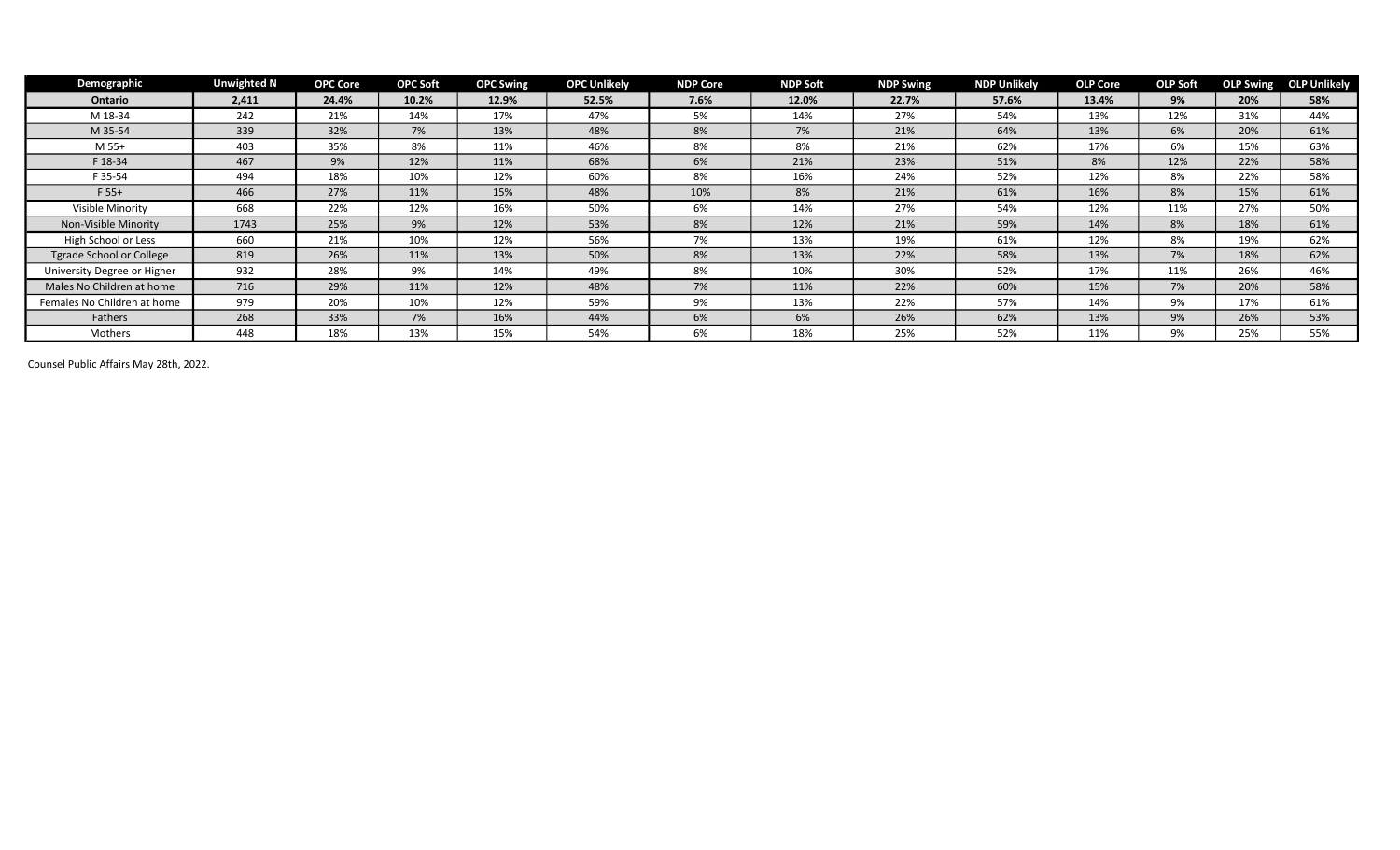| <b>Riding Name</b>                                | <b>Region</b>          |
|---------------------------------------------------|------------------------|
| Barrie--Innisfil                                  | <b>Central Ontario</b> |
| Barrie--Springwater--Oro-Medonte                  | <b>Central Ontario</b> |
| Bruce--Grey--Owen Sound                           | <b>Central Ontario</b> |
| Dufferin--Caledon                                 | <b>Central Ontario</b> |
| Haliburton--Kawartha Lakes--Brock                 | Central Ontario        |
| Northumberland--Peterborough South                | Central Ontario        |
| Parry Sound--Muskoka                              | <b>Central Ontario</b> |
| Peterborough--Kawartha                            | <b>Central Ontario</b> |
| Simcoe North                                      | <b>Central Ontario</b> |
| Simcoe--Grey                                      | <b>Central Ontario</b> |
| York--Simcoe                                      | Central Ontario        |
| <b>Beaches--East York</b>                         | <b>Central Toronto</b> |
| Davenport                                         | <b>Central Toronto</b> |
| Don Valley West                                   | <b>Central Toronto</b> |
| Eglinton--Lawrence                                | <b>Central Toronto</b> |
| Parkdale--High Park                               | <b>Central Toronto</b> |
| Spadina--Fort York                                | <b>Central Toronto</b> |
| <b>Toronto Centre</b>                             | <b>Central Toronto</b> |
| Toronto--Danforth                                 | <b>Central Toronto</b> |
| Toronto--St. Paul's                               | <b>Central Toronto</b> |
| University--Rosedale                              | <b>Central Toronto</b> |
| York South--Weston                                | <b>Central Toronto</b> |
| Ajax                                              | Durham and York        |
| Aurora--Oak Ridges--Richmond Hill                 | Durham and York        |
| Durham                                            | Durham and York        |
| King--Vaughan                                     | Durham and York        |
| Markham--Stouffville                              | Durham and York        |
| Markham--Thornhill                                | Durham and York        |
| Markham--Unionville                               | Durham and York        |
| Newmarket--Aurora                                 | Durham and York        |
| Oshawa                                            | Durham and York        |
| Pickering--Uxbridge                               | Durham and York        |
| <b>Richmond Hill</b>                              | Durham and York        |
| Thornhill                                         | Durham and York        |
| Vaughan--Woodbridge                               | Durham and York        |
| Whitby                                            | Durham and York        |
| Bay of Quinte                                     | Eastern Ontario        |
| Carleton                                          | Eastern Ontario        |
| Glengarry--Prescott--Russell                      | Eastern Ontario        |
| Hastings--Lennox and Addington                    | Eastern Ontario        |
| Kanata--Carleton                                  | Eastern Ontario        |
| Kingston and the Islands                          | Eastern Ontario        |
| Lanark--Frontenac--Kingston                       | Eastern Ontario        |
| Leeds-Grenville-Thousand Islands and Rideau Lakes | Eastern Ontario        |
| Nepean                                            | Eastern Ontario        |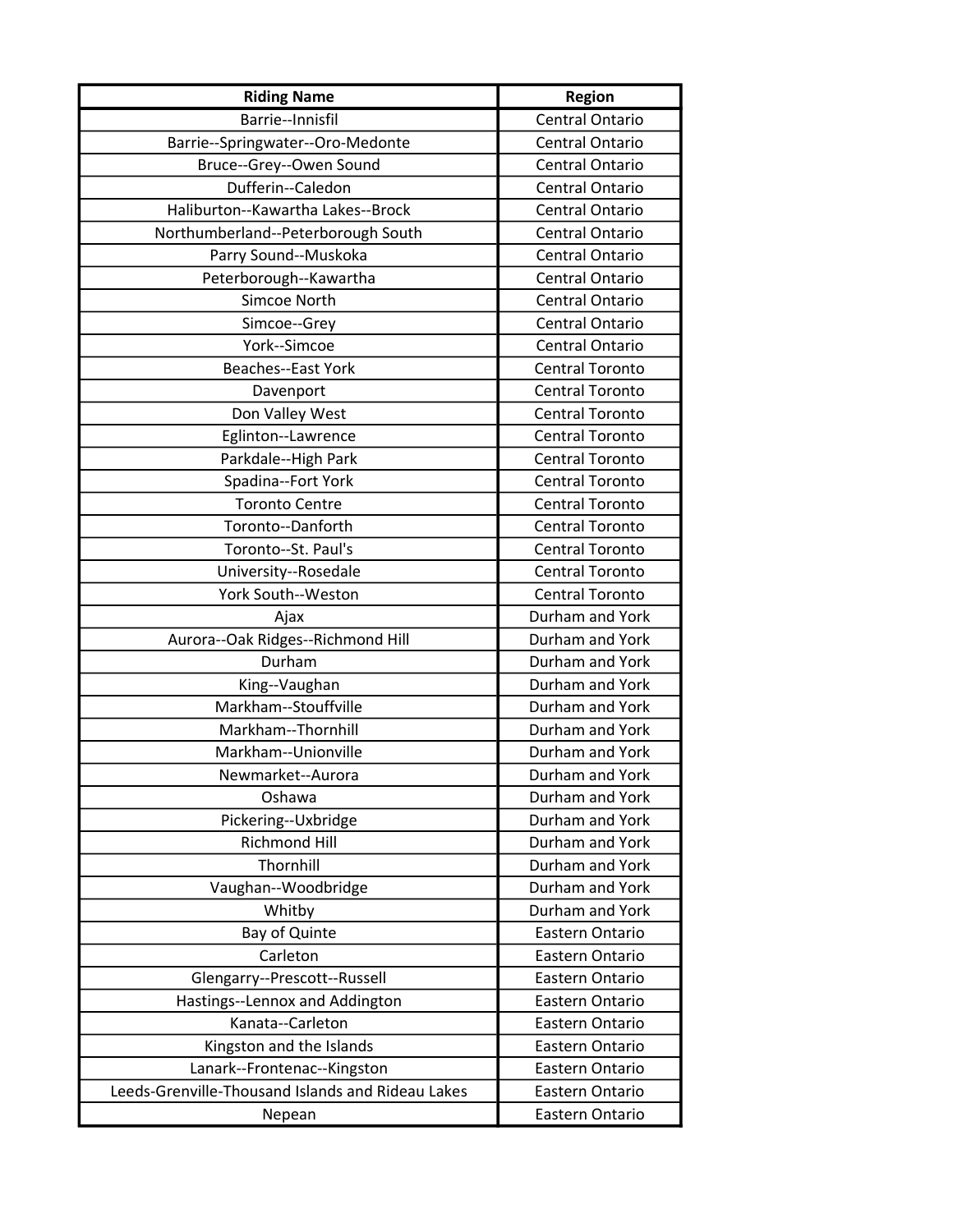| <b>Riding Name</b>                | <b>Region</b>              |
|-----------------------------------|----------------------------|
| Orléans                           | Eastern Ontario            |
| Ottawa Centre                     | Eastern Ontario            |
| Ottawa South                      | Eastern Ontario            |
| Ottawa West--Nepean               | Eastern Ontario            |
| Ottawa--Vanier                    | Eastern Ontario            |
| Renfrew--Nipissing--Pembroke      | Eastern Ontario            |
| Stormont--Dundas--South Glengarry | Eastern Ontario            |
| Burlington                        | <b>Halton and Hamilton</b> |
| Flamborough--Glanbrook            | <b>Halton and Hamilton</b> |
| Guelph                            | <b>Halton and Hamilton</b> |
| <b>Hamilton Centre</b>            | <b>Halton and Hamilton</b> |
| Hamilton East--Stoney Creek       | <b>Halton and Hamilton</b> |
| Hamilton Mountain                 | <b>Halton and Hamilton</b> |
| Hamilton West--Ancaster--Dundas   | <b>Halton and Hamilton</b> |
| Milton                            | <b>Halton and Hamilton</b> |
| Oakville                          | <b>Halton and Hamilton</b> |
| Oakville North--Burlington        | <b>Halton and Hamilton</b> |
| <b>Wellington--Halton Hills</b>   | <b>Halton and Hamilton</b> |
| Brantford--Brant                  | Midwestern Ontario         |
| Cambridge                         | Midwestern Ontario         |
| Haldimand--Norfolk                | Midwestern Ontario         |
| Huron--Bruce                      | Midwestern Ontario         |
| Kitchener Centre                  | Midwestern Ontario         |
| Kitchener South--Hespeler         | Midwestern Ontario         |
| Kitchener--Conestoga              | Midwestern Ontario         |
| Niagara Centre                    | Midwestern Ontario         |
| Niagara Falls                     | Midwestern Ontario         |
| Niagara West                      | Midwestern Ontario         |
| Oxford                            | Midwestern Ontario         |
| Perth--Wellington                 | Midwestern Ontario         |
| St. Catharines                    | Midwestern Ontario         |
| Waterloo                          | Midwestern Ontario         |
| Algoma - Manitoulin               | Northern Ontario           |
| Kenora Rainy River                | Northern Ontario           |
| Kiiwetinoong                      | Northern Ontario           |
| Mushkegowuk - James Bay           | Northern Ontario           |
| Nickel Belt                       | Northern Ontario           |
| Nipissing                         | Northern Ontario           |
| Sault Ste. Marie                  | Northern Ontario           |
| Sudbury                           | Northern Ontario           |
| Thunder Bay - Superior North      | Northern Ontario           |
| Thunder Bay Atikokan              | Northern Ontario           |
| Timiskaming - Cochrane            | Northern Ontario           |
| <b>Timmins</b>                    | Northern Ontario           |
| <b>Brampton Centre</b>            | Peel Region                |